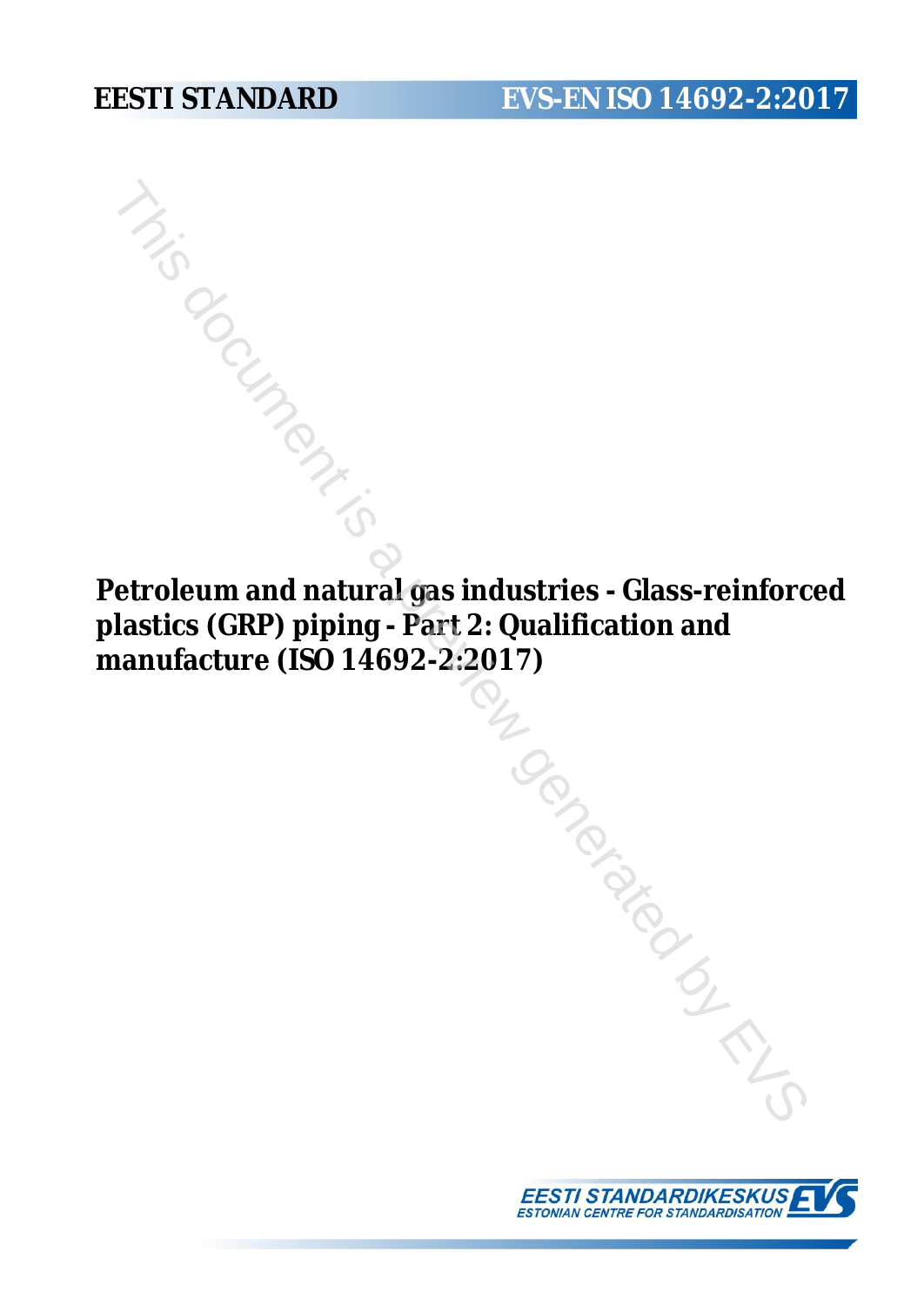### **EESTI STANDARDI EESSÕNA NATIONAL FOREWORD**

| See Eesti standard EVS-EN ISO 14692-2:2017<br>sisaldab Euroopa standardi EN ISO 14692-2:2017<br>ingliskeelset teksti.                                                                                                  | This Estonian standard EVS-EN ISO 14692-2:2017<br>consists of the English text of the European<br>standard EN ISO 14692-2:2017.                   |
|------------------------------------------------------------------------------------------------------------------------------------------------------------------------------------------------------------------------|---------------------------------------------------------------------------------------------------------------------------------------------------|
| Standard<br>sellekohase<br>on jõustunud<br>avaldamisega EVS Teatajas.                                                                                                                                                  | teate This standard has been endorsed<br>with a<br>notification published in the official bulletin of the<br>Estonian Centre for Standardisation. |
| Euroopa<br>standardi<br>rahvuslikele<br>kättesaadavaks 13.09.2017.                                                                                                                                                     | Euroopa standardimisorganisatsioonid on teinud   Date of Availability of the European standard is<br>liikmetele   13.09.2017.                     |
| Standard<br>kättesaadav<br>on<br>Standardikeskusest.                                                                                                                                                                   | Eesti The standard is available from the Estonian Centre<br>for Standardisation.                                                                  |
| või saates e-kirja meiliaadressile standardiosakond@evs.ee.                                                                                                                                                            | Tagasisidet standardi sisu kohta on võimalik edastada, kasutades EVS-i veebilehel asuvat tagasiside vormi                                         |
| ICS 23.040.01, 75.200                                                                                                                                                                                                  |                                                                                                                                                   |
| Standardite reprodutseerimise ja levitamise õigus kuulub Eesti Standardikeskusele                                                                                                                                      |                                                                                                                                                   |
| Andmete paljundamine, taastekitamine, kopeerimine, salvestamine elektroonsesse süsteemi või edastamine ükskõik millises<br>vormis või millisel teel ilma Eesti Standardikeskuse kirjaliku loata on keelatud.           |                                                                                                                                                   |
| : Kui Teil on küsimusi standardite autorikaitse kohta, võtke palun ühendust Eesti Standardikeskusega<br>Koduleht www.evs.ee; telefon 605 5050; e-post info@evs.ee                                                      |                                                                                                                                                   |
| The right to reproduce and distribute standards belongs to the Estonian Centre for Standardisation                                                                                                                     |                                                                                                                                                   |
| No part of this publication may be reproduced or utilized in any form or by any means, electronic or mechanical, including<br>photocopying, without a written permission from the Estonian Centre for Standardisation. |                                                                                                                                                   |
| If you have any questions about copyright, please contact Estonian Centre for Standardisation:                                                                                                                         |                                                                                                                                                   |
|                                                                                                                                                                                                                        |                                                                                                                                                   |

#### ICS 23.040.01, 75.200

Homepage [www.evs.ee](http://www.evs.ee/); phone +372 605 5050; e-mail info@evs.ee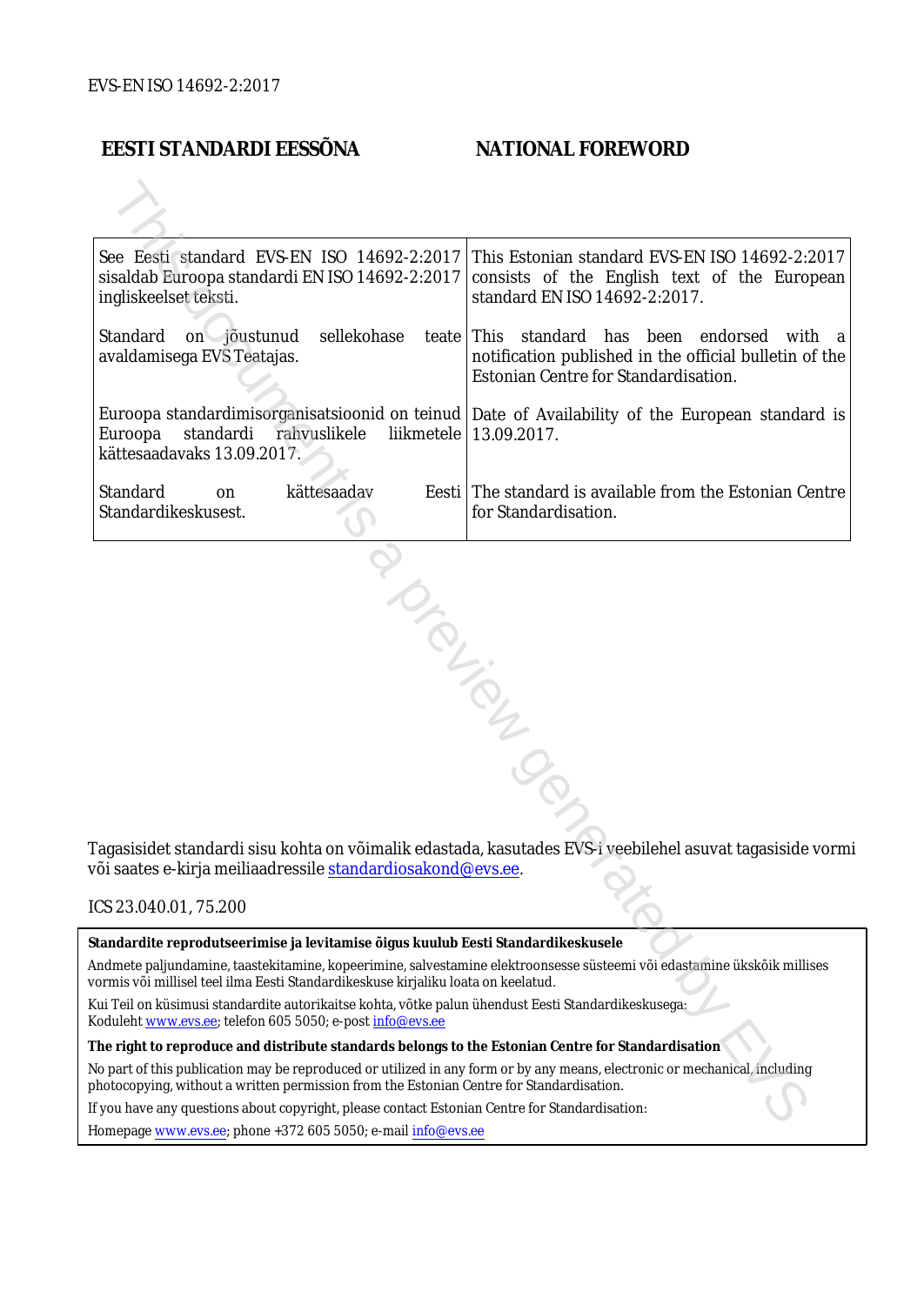# EUROPEAN STANDARD NORME EUROPÉENNE EUROPÄISCHE NORM

# **EN ISO 14692-2**

September 2017

ICS 75.200; 83.140.30 Supersedes EN ISO 14692-2:2002

English Version

## Petroleum and natural gas industries - Glass-reinforced plastics (GRP) piping - Part 2: Qualification and manufacture (ISO 14692-2:2017)

Industries du pétrole et du gaz naturel - Canalisations en plastique renforcé de verre (PRV) - Partie 2: Conformité aux exigences de performance et fabrication (ISO 14692-2:2017)

 Erdöl- und Erdgasindustrie - Glasfaserverstärkte Kunststoffrohrleitungen (GFK) - Teil 2: Zulassung und Herstellung (ISO 14692-2:2017)

This European Standard was approved by CEN on 22 June 2017.

CEN members are bound to comply with the CEN/CENELEC Internal Regulations which stipulate the conditions for giving this European Standard the status of a national standard without any alteration. Up-to-date lists and bibliographical references concerning such national standards may be obtained on application to the CEN-CENELEC Management Centre or to any CEN member.

This European Standard exists in three official versions (English, French, German). A version in any other language made by translation under the responsibility of a CEN member into its own language and notified to the CEN-CENELEC Management Centre has the same status as the official versions.

CEN members are the national standards bodies of Austria, Belgium, Bulgaria, Croatia, Cyprus, Czech Republic, Denmark, Estonia, Finland, Former Yugoslav Republic of Macedonia, France, Germany, Greece, Hungary, Iceland, Ireland, Italy, Latvia, Lithuania, Luxembourg, Malta, Netherlands, Norway, Poland, Portugal, Romania, Serbia, Slovakia, Slovenia, Spain, Sweden, Switzerland, Turkey and United Kingdom.



EUROPEAN COMMITTEE FOR STANDARDIZATION COMITÉ EUROPÉEN DE NORMALISATION EUROPÄISCHES KOMITEE FÜR NORMUNG This document is a previous

**CEN-CENELEC Management Centre: Avenue Marnix 17, B-1000 Brussels** 

© 2017 CEN All rights of exploitation in any form and by any means reserved worldwide for CEN national Members.

Ref. No. EN ISO 14692-2:2017 E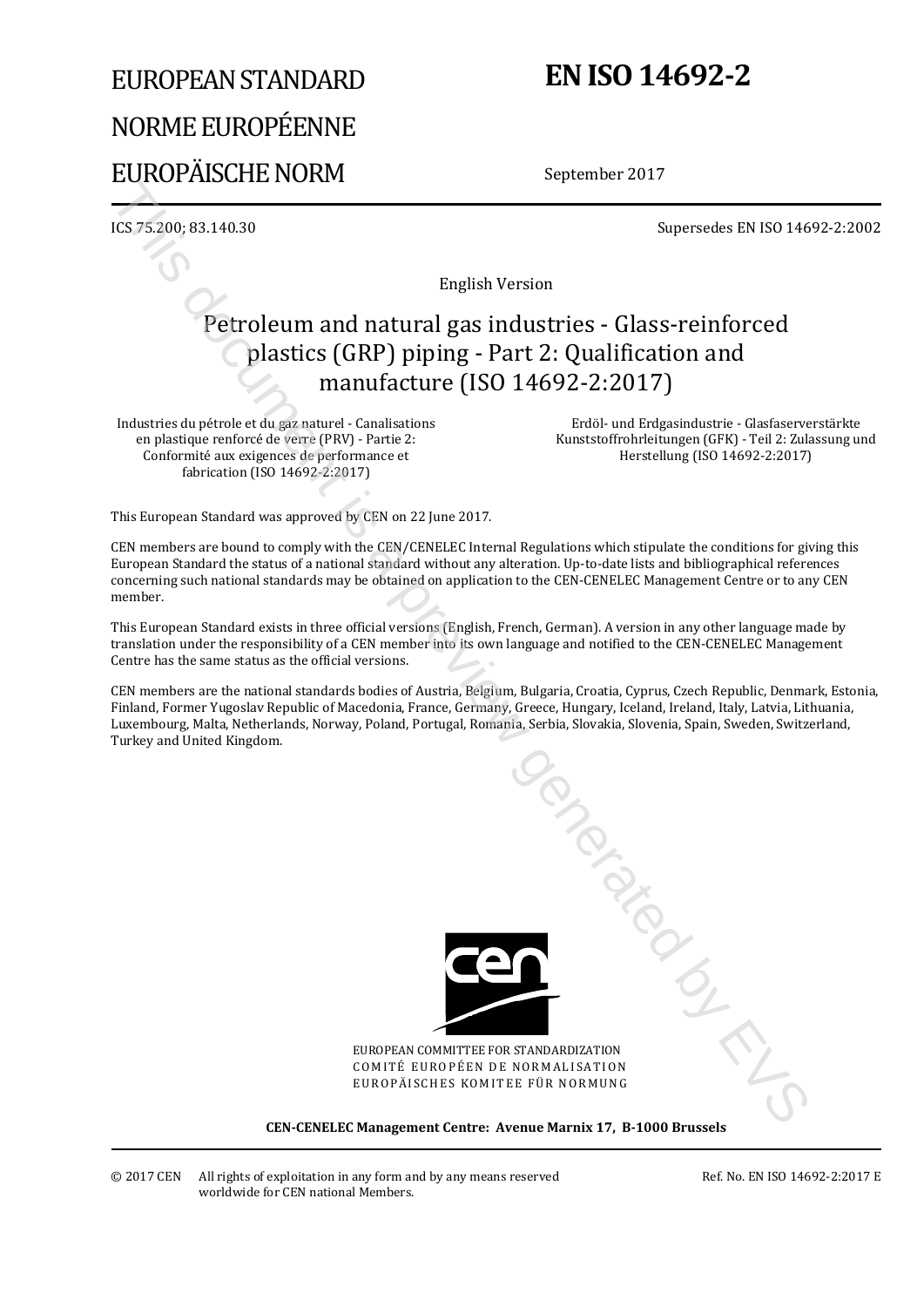#### **European foreword**

This document (EN ISO 14692-2:2017) has been prepared by Technical Committee ISO/TC 67 "Materials, equipment and offshore structures for petroleum, petrochemical and natural gas industries" in collaboration with Technical Committee CEN/TC 12 "Materials, equipment and offshore structures for petroleum, petrochemical and natural gas industries" the secretariat of which is held by NEN.

This European Standard shall be given the status of a national standard, either by publication of an identical text or by endorsement, at the latest by March 2018 and conflicting national standards shall be withdrawn at the latest by March 2018.

Attention is drawn to the possibility that some of the elements of this document may be the subject of patent rights. CEN shall not be held responsible for identifying any or all such patent rights.

This document supersedes EN ISO 14692-2:2002.

According to the CEN-CENELEC Internal Regulations, the national standards organizations of the following countries are bound to implement this European Standard: Austria, Belgium, Bulgaria, Croatia, Cyprus, Czech Republic, Denmark, Estonia, Finland, Former Yugoslav Republic of Macedonia, France, Germany, Greece, Hungary, Iceland, Ireland, Italy, Latvia, Lithuania, Luxembourg, Malta, Netherlands, Norway, Poland, Portugal, Romania, Serbia, Slovakia, Slovenia, Spain, Sweden, Switzerland, Turkey and the United Kingdom.

#### **Endorsement notice**

The text of ISO 14692-2:2017 has been approved by CEN as EN ISO 14692-2:2017 without any modification. A by L Condition is a previous condition of the condition of the condition of the condition of the condition of the condition of the condition of the condition of the condition of the condition of the condition of the cond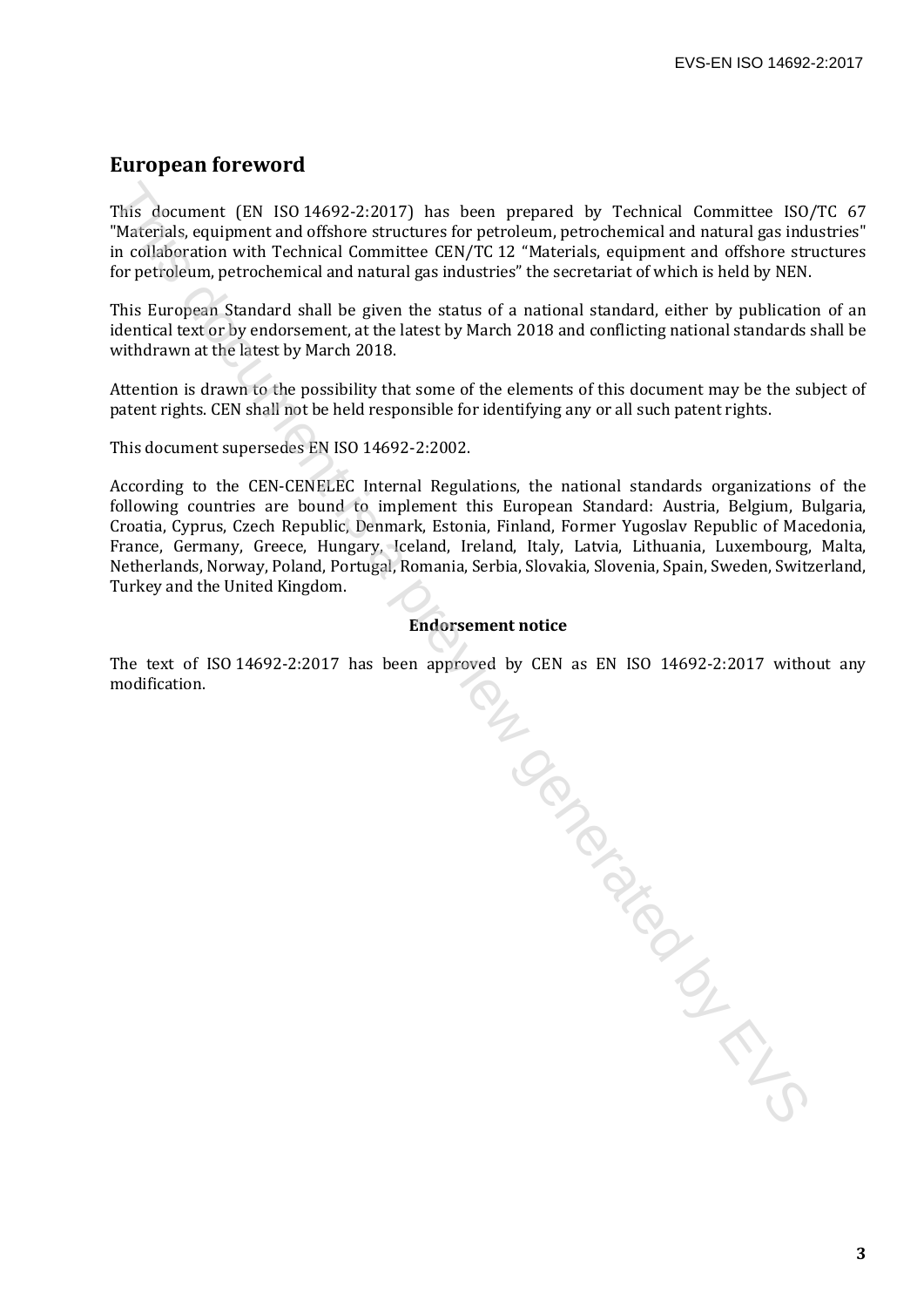# **Contents**

| 1              |      |                                                                                                                                                                                                                                                                                                                                                                  |  |
|----------------|------|------------------------------------------------------------------------------------------------------------------------------------------------------------------------------------------------------------------------------------------------------------------------------------------------------------------------------------------------------------------|--|
| $\overline{2}$ |      |                                                                                                                                                                                                                                                                                                                                                                  |  |
|                |      |                                                                                                                                                                                                                                                                                                                                                                  |  |
| 3              |      |                                                                                                                                                                                                                                                                                                                                                                  |  |
| 4              |      |                                                                                                                                                                                                                                                                                                                                                                  |  |
|                | 4.1  |                                                                                                                                                                                                                                                                                                                                                                  |  |
|                | 4.2  |                                                                                                                                                                                                                                                                                                                                                                  |  |
|                | 4.3  |                                                                                                                                                                                                                                                                                                                                                                  |  |
|                | 4.4  | $MPR_{xx}$ 5                                                                                                                                                                                                                                                                                                                                                     |  |
|                | 4.5  |                                                                                                                                                                                                                                                                                                                                                                  |  |
|                |      | 4.5.1<br>4.5.2                                                                                                                                                                                                                                                                                                                                                   |  |
|                |      | 4.5.3                                                                                                                                                                                                                                                                                                                                                            |  |
|                | 4.6  |                                                                                                                                                                                                                                                                                                                                                                  |  |
|                | 4.7  | Dimensions 6                                                                                                                                                                                                                                                                                                                                                     |  |
|                | 4.8  |                                                                                                                                                                                                                                                                                                                                                                  |  |
|                | 4.9  |                                                                                                                                                                                                                                                                                                                                                                  |  |
|                | 4.10 |                                                                                                                                                                                                                                                                                                                                                                  |  |
| 5              |      |                                                                                                                                                                                                                                                                                                                                                                  |  |
|                | 5.1  |                                                                                                                                                                                                                                                                                                                                                                  |  |
|                | 5.2  |                                                                                                                                                                                                                                                                                                                                                                  |  |
|                | 5.3  | Product qualification <b>Exercise Construction</b> 20                                                                                                                                                                                                                                                                                                            |  |
|                |      | 5.3.1                                                                                                                                                                                                                                                                                                                                                            |  |
|                |      | 5.3.2                                                                                                                                                                                                                                                                                                                                                            |  |
|                |      | Thermal expansion coefficient 10<br>5.3.3                                                                                                                                                                                                                                                                                                                        |  |
|                |      | 5.3.4                                                                                                                                                                                                                                                                                                                                                            |  |
|                | 5.4  |                                                                                                                                                                                                                                                                                                                                                                  |  |
|                |      | 5.4.1                                                                                                                                                                                                                                                                                                                                                            |  |
|                |      | 5.4.2                                                                                                                                                                                                                                                                                                                                                            |  |
|                |      | 5.4.3                                                                                                                                                                                                                                                                                                                                                            |  |
|                |      | 5.4.4                                                                                                                                                                                                                                                                                                                                                            |  |
|                | 5.5  | Circumferential bending modulus, $E_{\text{hb}}$ and $E_{\text{hb}}$ and $E_{\text{hb}}$ and $E_{\text{hb}}$ and $E_{\text{hb}}$ and $E_{\text{hb}}$ and $E_{\text{hb}}$ and $E_{\text{hb}}$ and $E_{\text{hb}}$ and $E_{\text{hb}}$ and $E_{\text{hb}}$ and $E_{\text{hb}}$ and $E_{\text{hb}}$ and $E_{\text{$<br>5.4.5<br>Optional qualification requirements |  |
|                |      | 5.5.1                                                                                                                                                                                                                                                                                                                                                            |  |
|                |      | 5.5.2                                                                                                                                                                                                                                                                                                                                                            |  |
|                |      | Impact resistance 23<br>5.5.3                                                                                                                                                                                                                                                                                                                                    |  |
|                |      | Qualification procedure for fire performance <b>All According to 13</b> and 13<br>5.5.4                                                                                                                                                                                                                                                                          |  |
|                |      | Low temperature performance 13<br>5.5.5                                                                                                                                                                                                                                                                                                                          |  |
| 6              |      | Requalification <b>Executive Contract Contract Contract Contract Contract Contract Contract Contract Contract Contract Contract Contract Contract Contract Contract Contract Contract Contract Contract Contract Contract Contra</b>                                                                                                                             |  |
|                |      |                                                                                                                                                                                                                                                                                                                                                                  |  |
| 7              |      |                                                                                                                                                                                                                                                                                                                                                                  |  |
|                | 7.1  | General requirements 15                                                                                                                                                                                                                                                                                                                                          |  |
|                | 7.2  | 7.2.1                                                                                                                                                                                                                                                                                                                                                            |  |
|                |      | 7.2.2                                                                                                                                                                                                                                                                                                                                                            |  |
|                |      | 7.2.3                                                                                                                                                                                                                                                                                                                                                            |  |
|                |      | 7.2.4                                                                                                                                                                                                                                                                                                                                                            |  |
|                |      | 7.2.5                                                                                                                                                                                                                                                                                                                                                            |  |
|                |      | 7.2.6                                                                                                                                                                                                                                                                                                                                                            |  |
|                |      | 7.2.7                                                                                                                                                                                                                                                                                                                                                            |  |
|                |      | 7.2.8                                                                                                                                                                                                                                                                                                                                                            |  |
|                |      | 7.2.9                                                                                                                                                                                                                                                                                                                                                            |  |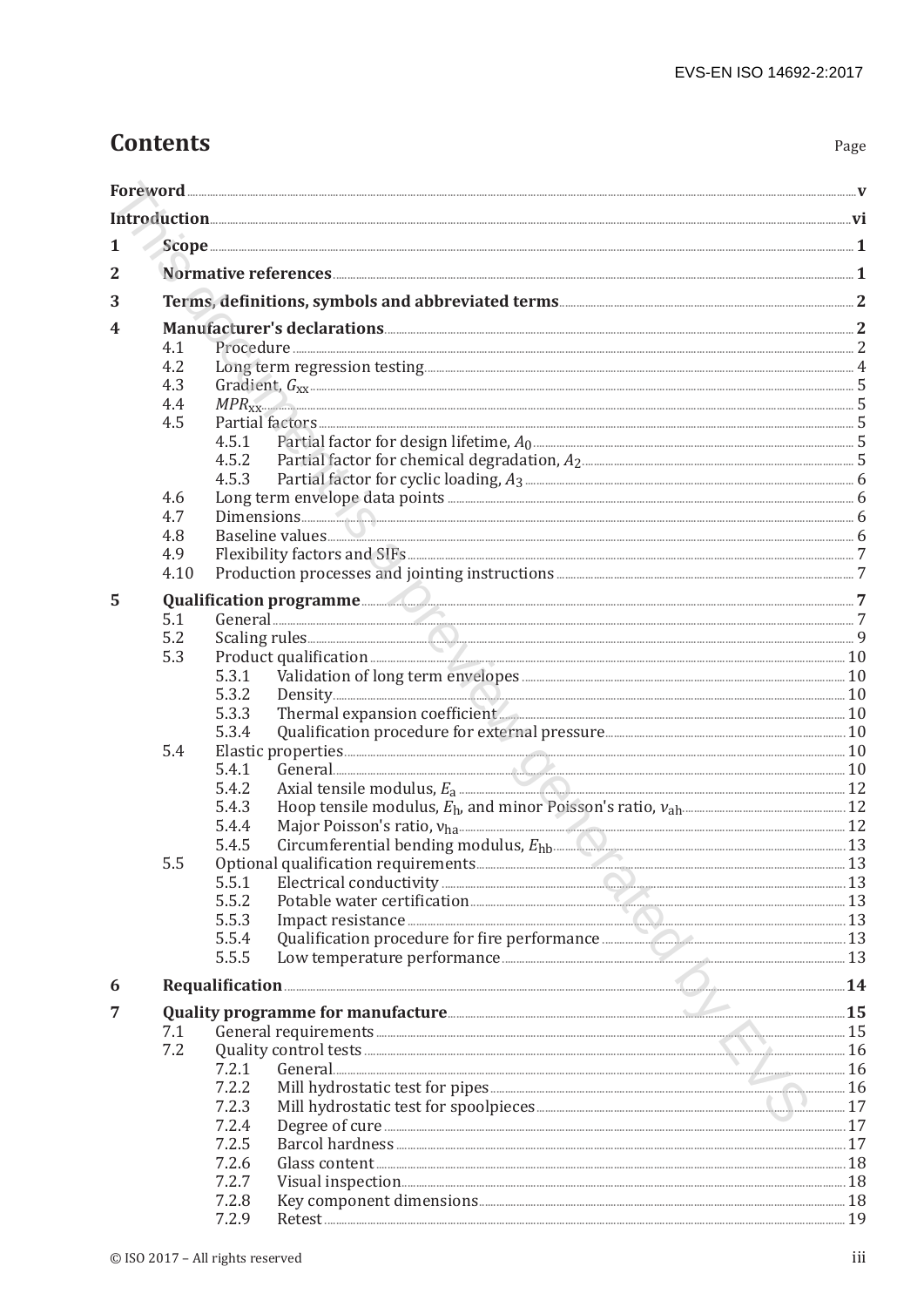| Documentation 22<br>$General$ 22<br>10.3.1 General 22<br>$General$ 23<br>Installation documentation 23     |
|------------------------------------------------------------------------------------------------------------|
|                                                                                                            |
|                                                                                                            |
|                                                                                                            |
|                                                                                                            |
|                                                                                                            |
|                                                                                                            |
|                                                                                                            |
|                                                                                                            |
|                                                                                                            |
|                                                                                                            |
|                                                                                                            |
|                                                                                                            |
|                                                                                                            |
|                                                                                                            |
|                                                                                                            |
|                                                                                                            |
|                                                                                                            |
|                                                                                                            |
| Annex B (normative) Long term envelope data points [11] and the context of the 29                          |
|                                                                                                            |
|                                                                                                            |
| Annex E (normative) Representative products <b>Annex E (normative)</b> 50                                  |
| Annex F (normative) Flange qualification <b>Exercise 2020</b> 53                                           |
|                                                                                                            |
| Annex H (normative) Fire endurance testing 59                                                              |
|                                                                                                            |
| Annex J (normative) Visual inspection<br>Annex K (informative) Example of qualification summary form<br>78 |
|                                                                                                            |
| Bibliography 20                                                                                            |
| CINETY                                                                                                     |
|                                                                                                            |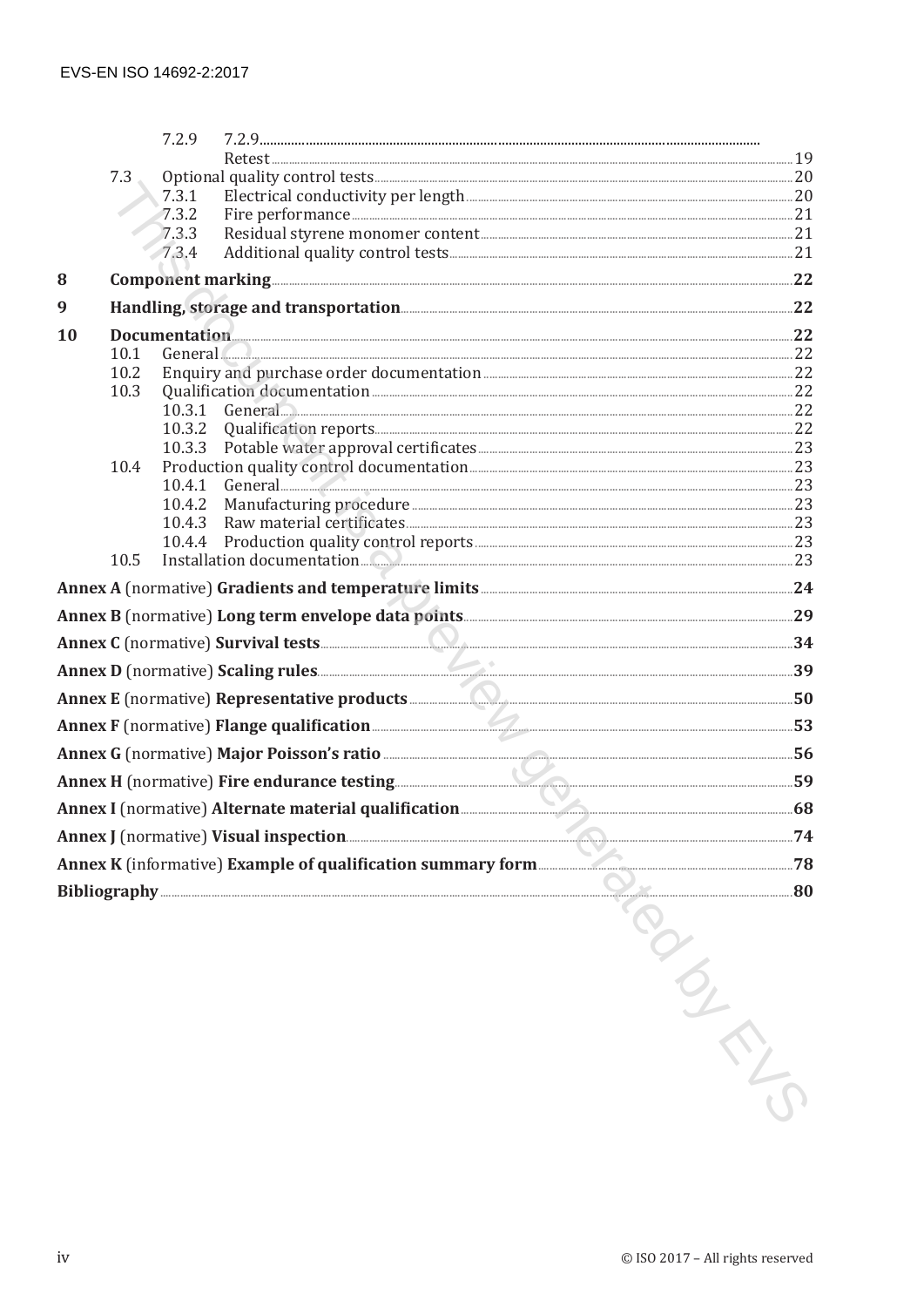## **Foreword**

ISO (the International Organization for Standardization) is a worldwide federation of national standards bodies (ISO member bodies). The work of preparing International Standards is normally carried out through ISO technical committees. Each member body interested in a subject for which a technical committee has been established has the right to be represented on that committee. International organizations, governmental and non-governmental, in liaison with ISO, also take part in the work. ISO collaborates closely with the International Electrotechnical Commission (IEC) on all matters of electrotechnical standardization.

The procedures used to develop this document and those intended for its further maintenance are described in the ISO/IEC Directives, Part 1. In particular the different approval criteria needed for the different types of ISO documents should be noted. This document was drafted in accordance with the editorial rules of the ISO/IEC Directives, Part 2 (see www.iso.org/directives).

Attention is drawn to the possibility that some of the elements of this document may be the subject of patent rights. ISO shall not be held responsible for identifying any or all such patent rights. Details of any patent rights identified during the development of the document will be in the Introduction and/or on the ISO list of patent declarations received (see www.iso.org/patents).

Any trade name used in this document is information given for the convenience of users and does not constitute an endorsement.

For an explanation on the voluntary nature of standards, the meaning of ISO specific terms and expressions related to conformity assessment, as well as information about ISO's adherence to the World Trade Organization (WTO) principles in the Technical Barriers to Trade (TBT) see the following URL: www.iso.org/iso/foreword.html.

This document was prepared by Technical Committee ISO/TC 67, *Materials, equipment and offshore structures for petroleum, petrochemical and natural gas industries*, Subcommittee SC 6, *Processing equipment and systems*.

This second edition cancels and replaces the first edition (ISO 14692-2:2002), which has been technically revised. It also incorporates the Technical Corrigendum ISO 14692-2:2002/Cor 1:2005.

A list of all the parts of ISO 14692 can be found on the ISO website.

To done is a previous critical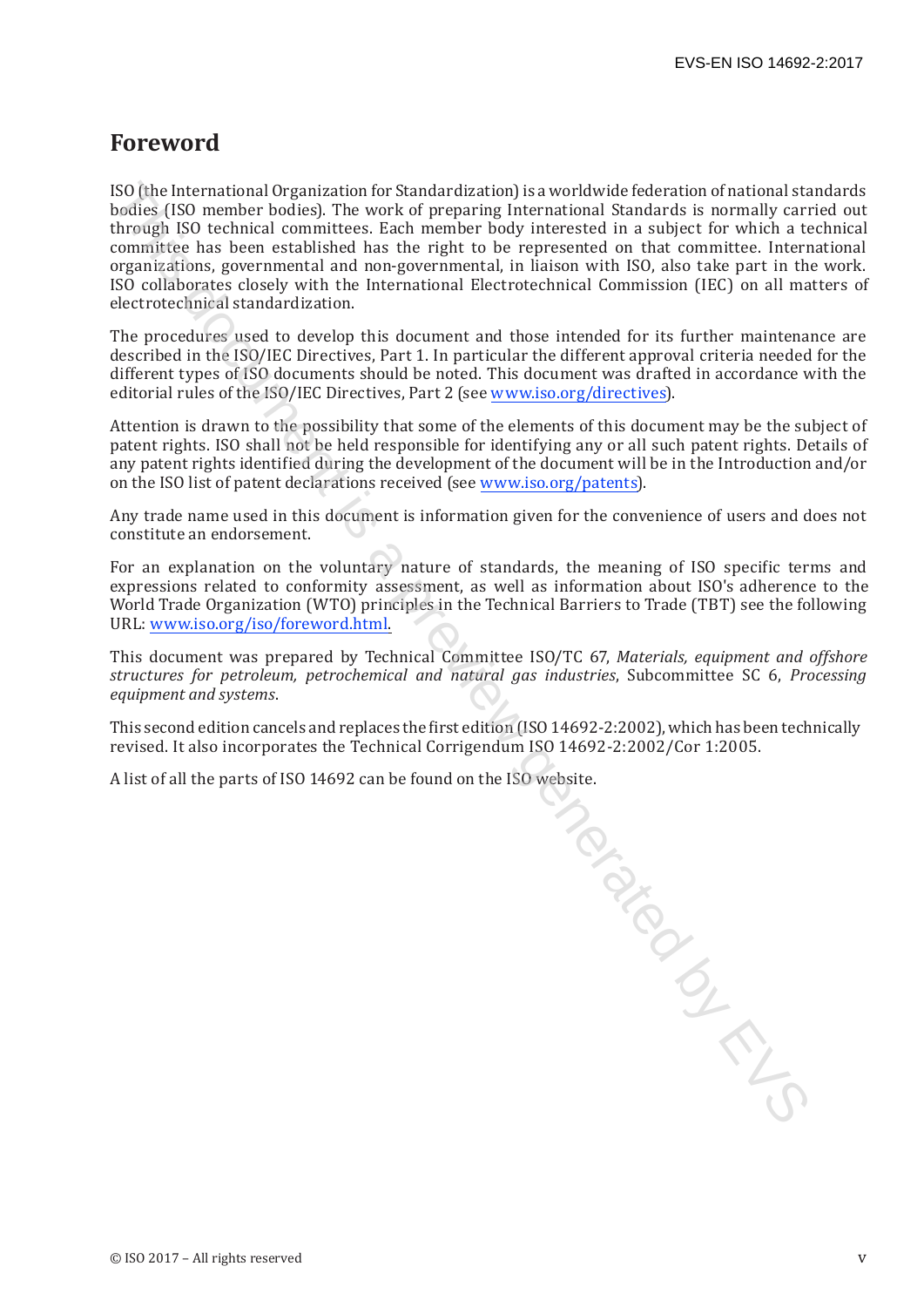# **Introduction**

The objective of this document is to enable the purchase of GRP components with known and consistent properties from any source. Main users of this document will be the principal and the manufacturer, certifying authorities and government agencies. electron of the stochastic the molecule procedure and CER components with known and consistent is a preview generated by the function of consistent changes of this discurrent will be the principal and the manufacturer, we

The qualification programme and the quality programme are the most significant clauses in this document.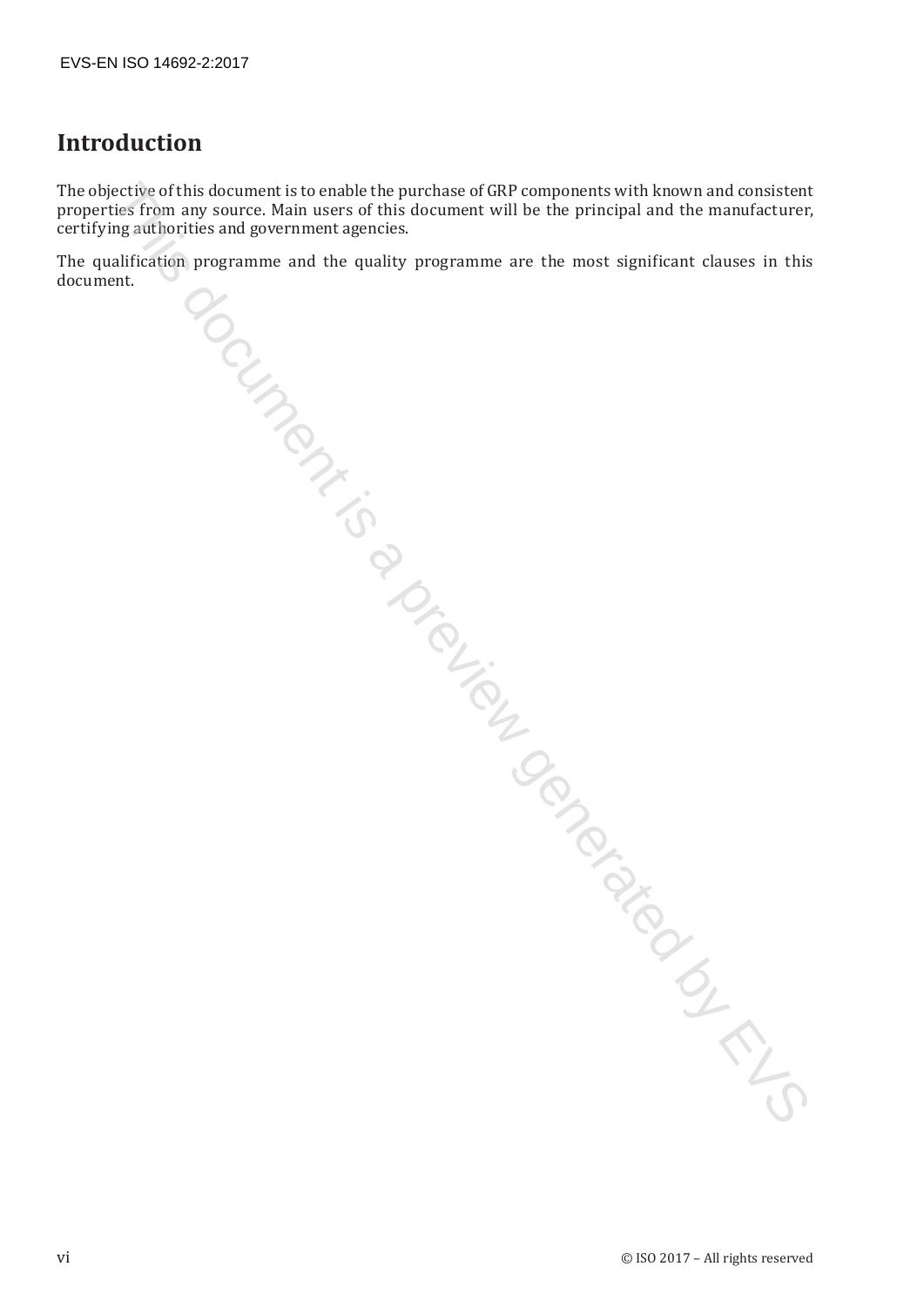# **Petroleum and natural gas industries — Glass-reinforced plastics (GRP) piping — Petroleum and natural gas industries — Glass-reinforce<br>
plastics (GRP) piping —<br>
Part 2:<br>
Qualification and manufacture<br>
Qualification and manufacture<br>
This document gives requirements for the qualification and manufactu**

# Part<sup>(2</sup>: **Qualification and manufacture**

### **1 Scope**

This document gives requirements for the qualification and manufacture of GRP piping and fittings in order to enable the purchase of GRP components with known and consistent properties from any source.

It is applicable to qualification procedures, preferred dimensions, quality programmes, component marking and documentation.

This document is intended to be read in conjunction with ISO 14692-1.

#### **2 Normative references**

The following documents are referred to in the text in such a way that some or all of their content constitutes requirements of this document. For dated references, only the edition cited applies. For undated references, the latest edition of the referenced document (including any amendments) applies.

ISO 834-1, *Fire-resistance tests — Elements of building construction — Part 1: General requirements*

ISO 1172, *Textile-glass-reinforced plastics — Prepregs, moulding compounds and laminates — Determination of the textile-glass and mineral-filler content — Calcination methods*

ISO4901, *Reinforced plastics based on unsaturated-polyester resins —Determination ofthe residualstyrene monomer content, as well as the content of other volatile aromatic hydrocarbons, by gas chromatography*

ISO 11357-2, *Plastics — Differential scanning calorimetry (DSC) — Part 2: Determination of glass transition temperature and glass transition step height*

ISO 11359-2, *Plastics — Thermomechanical analysis (TMA) — Part 2: Determination of coefficient of linear thermal expansion and glass transition temperature*

ISO 14130, *Fibre-reinforced plastic composites — Determination of apparent interlaminar shear strength by short-beam method*

ISO 14692-1:2017, *Petroleum and natural gas industries — Glass-reinforced plastics (GRP) piping — Part 1: Vocabulary, symbols, applications and materials*

ISO 14692-3:2017, *Petroleum and natural gas industries — Glass-reinforced plastics (GRP) piping — Part 3: System design*

ISO 14692-4:2017, *Petroleum and natural gas industries — Glass-reinforced plastics (GRP) piping — Part 4: Fabrication, installation, inspection and maintenance*

API 15HR, Specification for high pressure fiberglass line pipe, Fourth Edition

ASME RTP-1-2007, *Reinforced thermoset plastic corrosion-resistant equipment*

ASTM D638, *Standard test method for tensile properties of plastics*